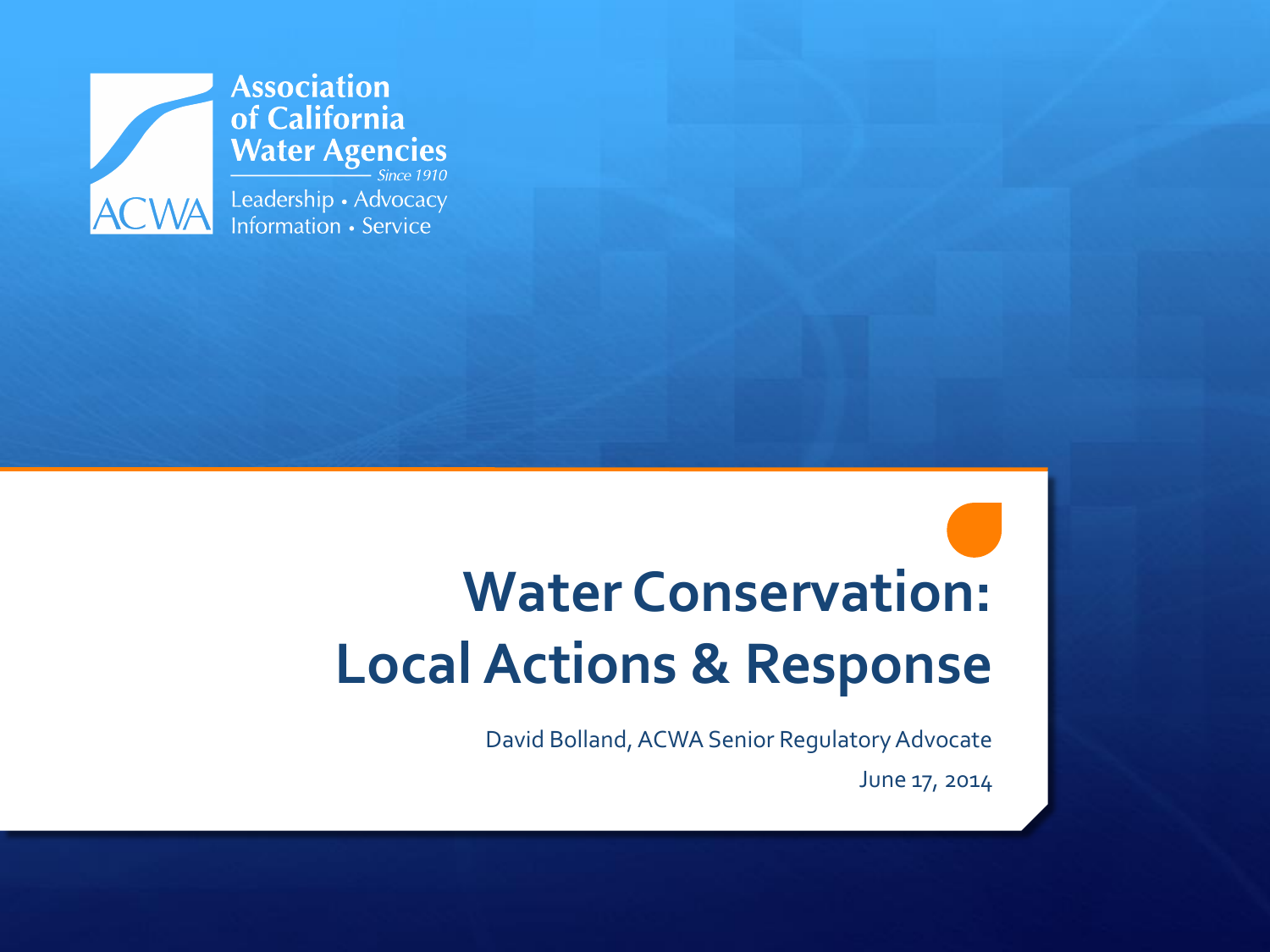#### **About ACWA**

#### **Who We Represent . . .**

- $+$  430 public water agencies responsible for 90% of the state's distributed water
- **+** Members provide water for the public, for agriculture and for business
- $\pm$  Includes state and federal water contractors; wholesalers and retailers (but not investor owned utilities or mutual water companies)
- **+** Includes biggest CA municipal utilities and largest irrigation districts down to very small rural community systems and irrigation districts

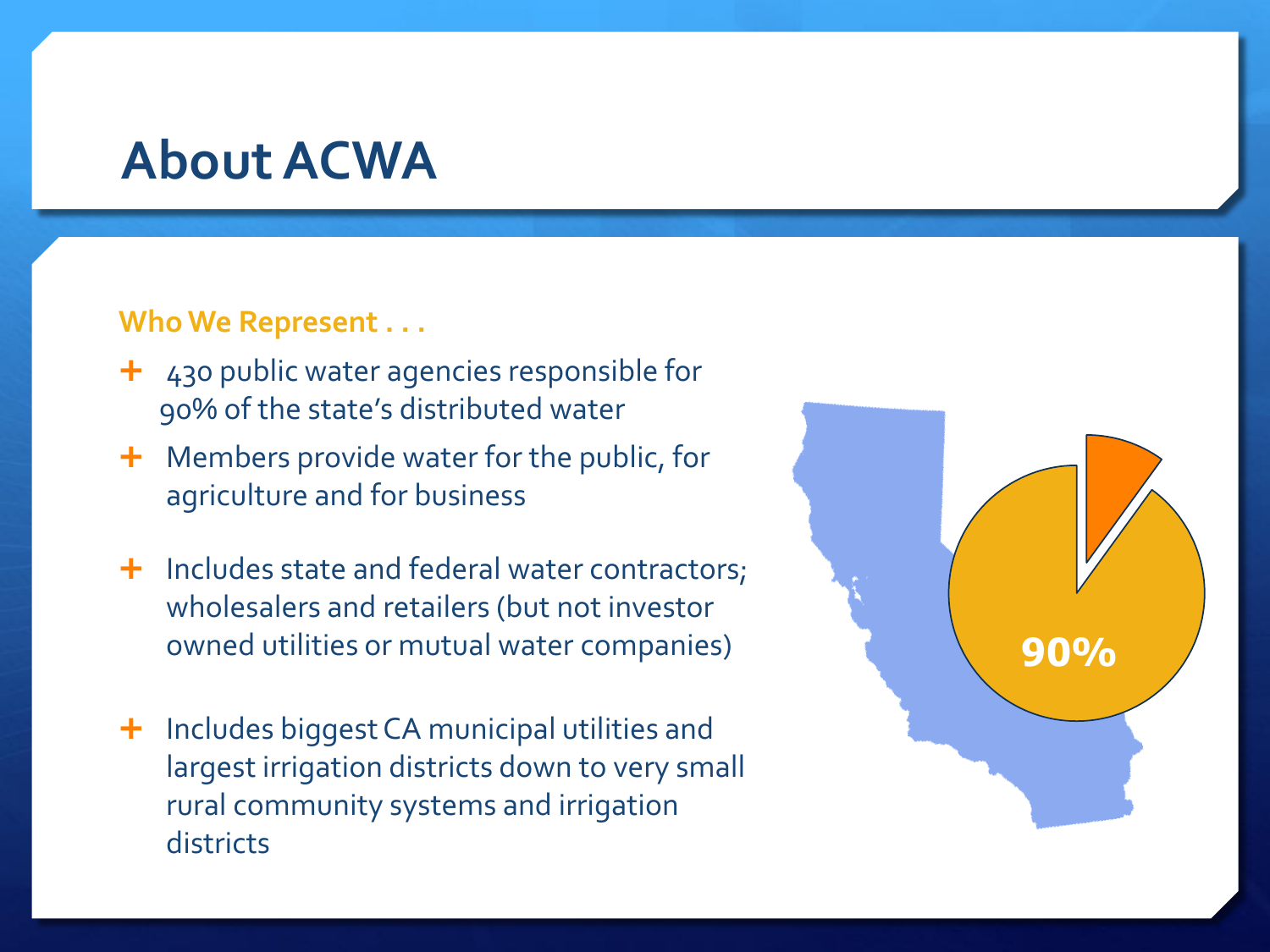## **Public Water Agencies Are Committed to Continued and Heightened Conservation**

- $\triangleright$  ACWA has expressed its strong support for both urban and agricultural water use efficiency in its SWAP - a comprehensive water plan endorsed by over 100 public water agency members
- ACWA's Board of Directors has urged water agencies to call on water users to ramp up water conservation statewide
- $\triangleright$  ACWA partners with DWR on the Save Our Water program (a comprehensive, consumer-focused statewide public education program to advance conservation by all Californians)

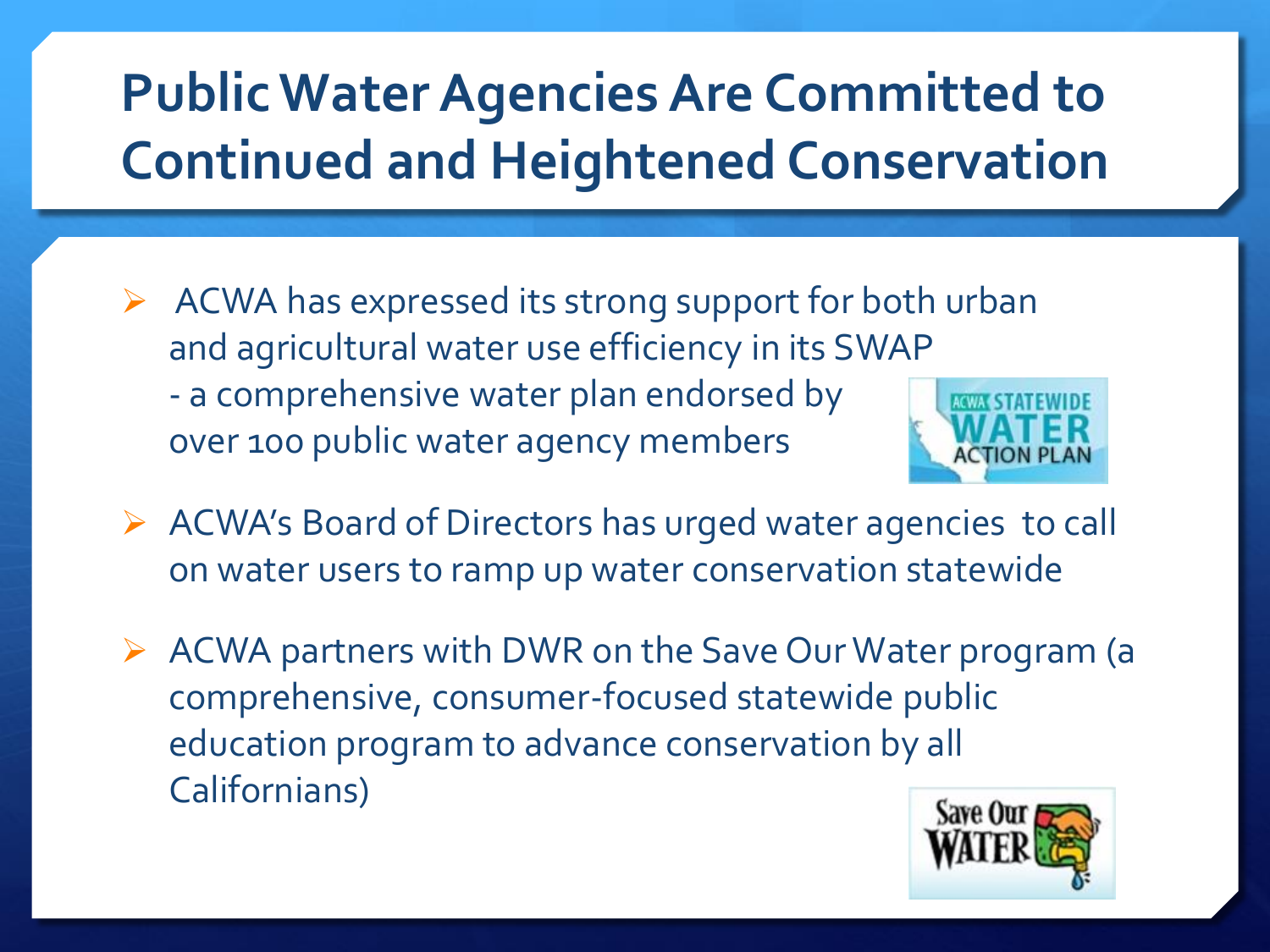## **Public Water Agencies Are Committed to Continued and Heightened Conservation**

ACWA member agencies continue to be leaders on a variety of initiatives at the local and regional level to encourage water conservation and water use efficiency

Many of these activities are identified on ACWA's 2014 Drought Watch website

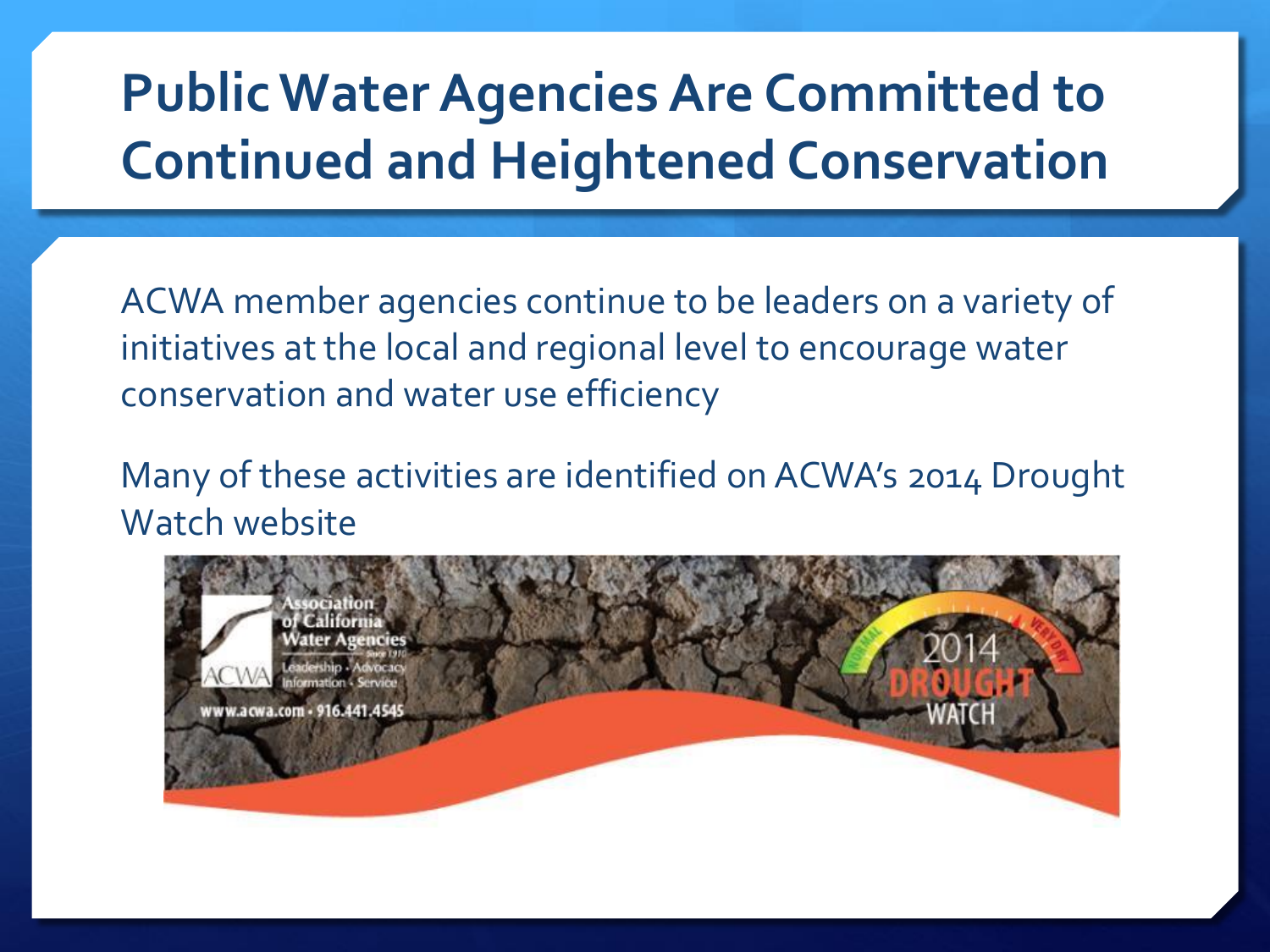#### **Local agency response**

Interactive map tracks agency impacts and actions around the state and is updated daily:

- Mandatory restrictions / conservation in at least 54 communities / service areas
- At least 150 agencies calling for voluntary / increased conservation in support of governor's request
- Drought emergency / water shortage declared in 28 counties / cities

#### ACWA Interactive Map www.acwa.com

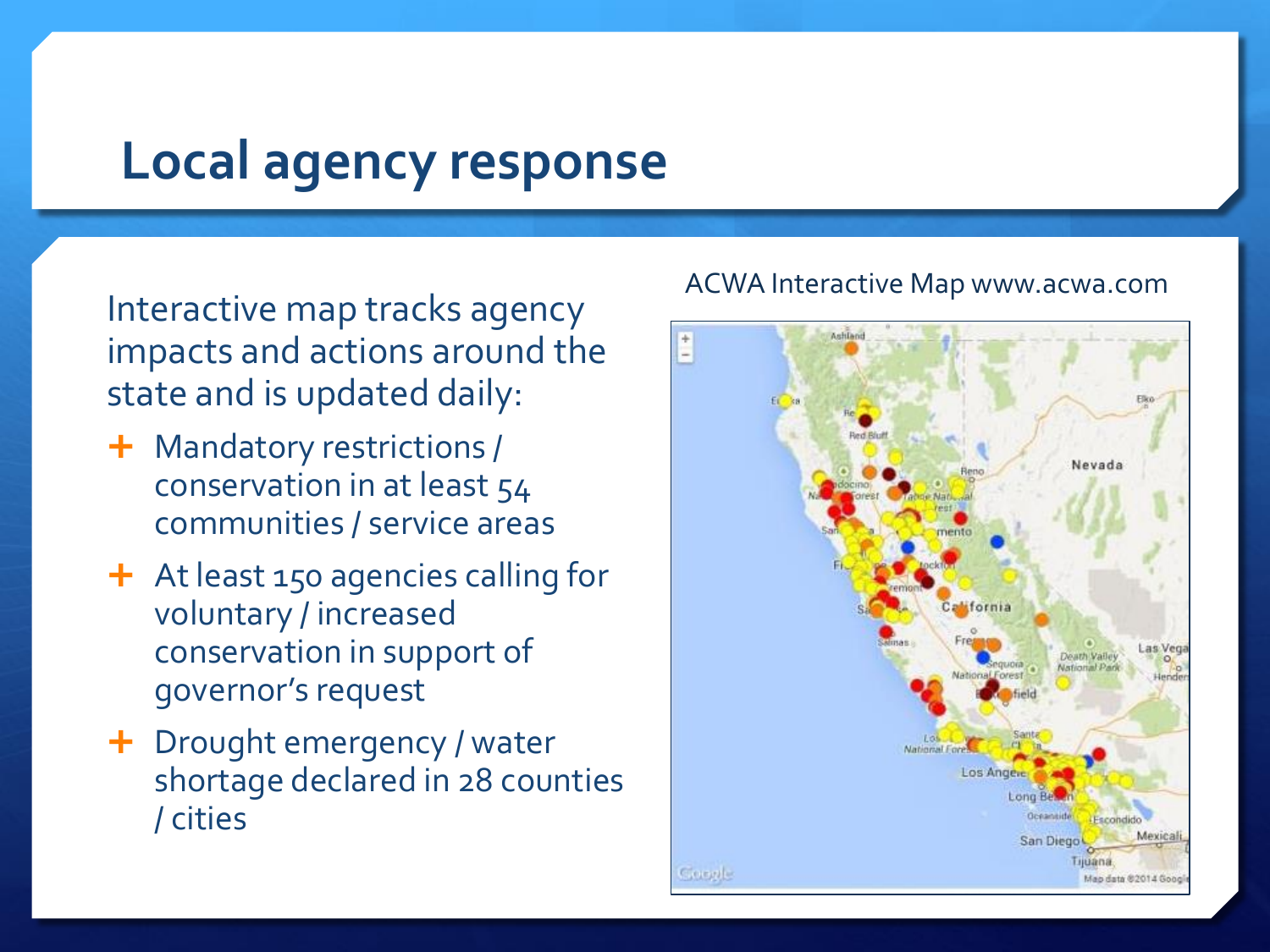# **Mandatory rationing / water conservation allotments in effect**

- + Brooktrails Township
- Cambria Community Services **District**
- City of Santa Cruz
- + Lompico County Water **District**
- + Redwood Valley County Water District
- City of Avalon (begins July 1)

#### ACWA Interactive Map www.acwa.com

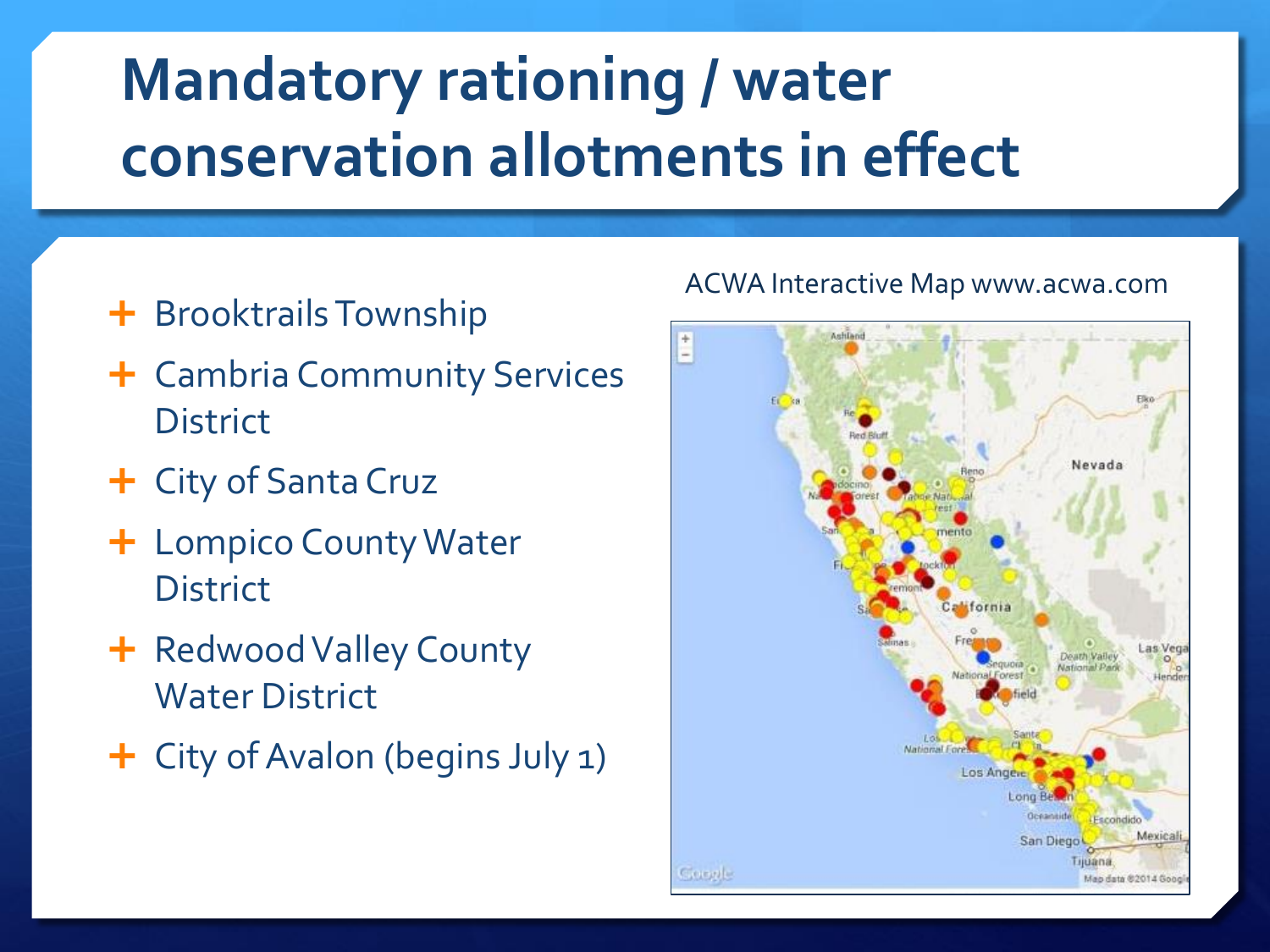### **ACWA Informal Survey**

- + 56% of respondents say primary source of supply reduced due to drought
- **+** More than half face cuts in surface water deliveries
- $\div$  About one-half are drawing down surface storage to cope this year
- + About one-third relying more heavily on groundwater

\*\* Informal survey conducted by ACWA in late Jan /early Feb. 100 agencies responded.

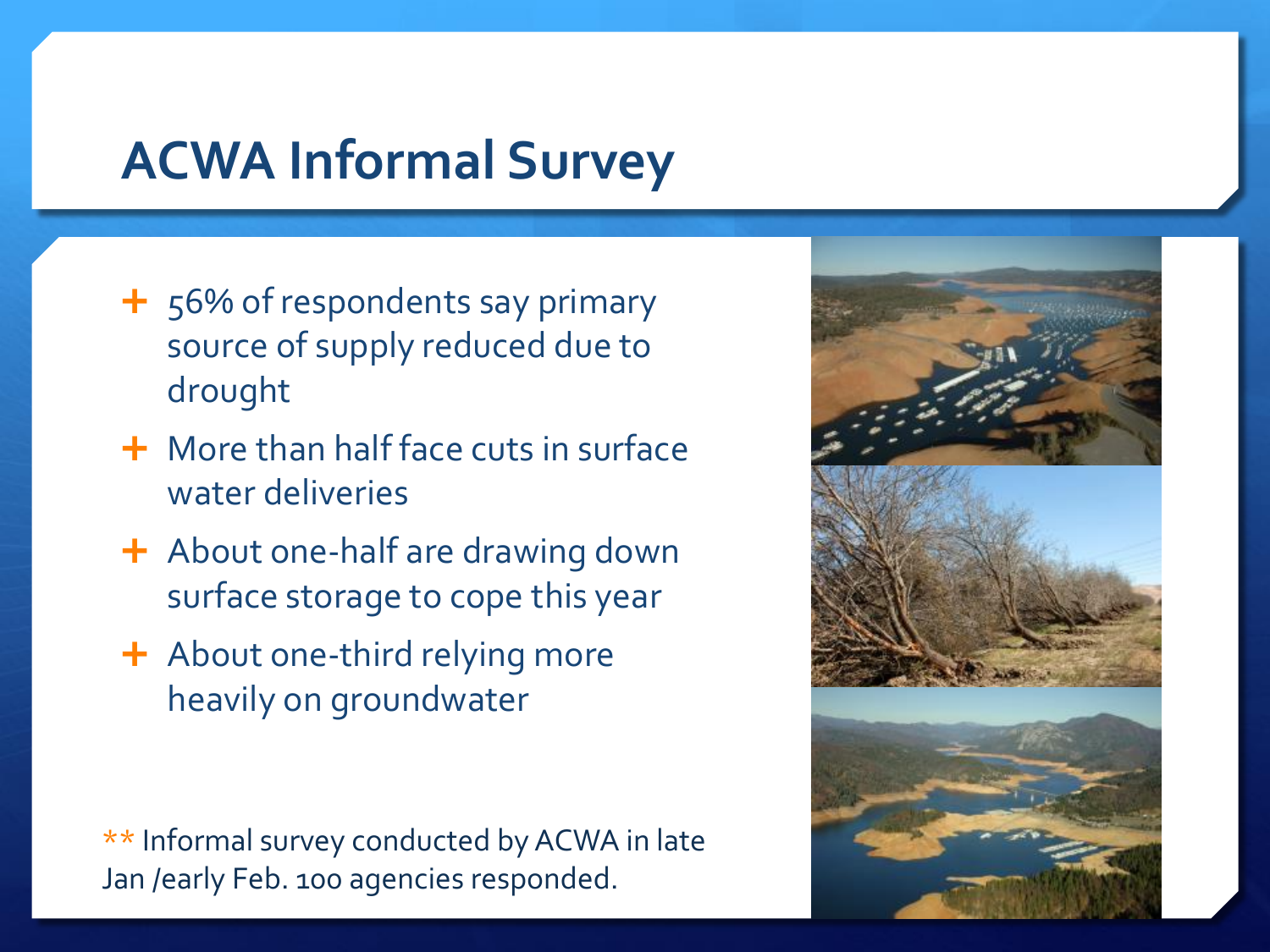### **ACWA Informal Survey - continued**

- $+$  77% have drought contingency plans in place
- + 82% have expanded public education / outreach to customers on conservation
- + 59% offer rebates or other financial incentives to install water-efficient devices, remove turf grass
- **+** 82% see an increase in customer willingness to conserve

\* Informal surveys conducted by ACWA in late Jan /early Feb and late May / early June. About 100 agencies responded.

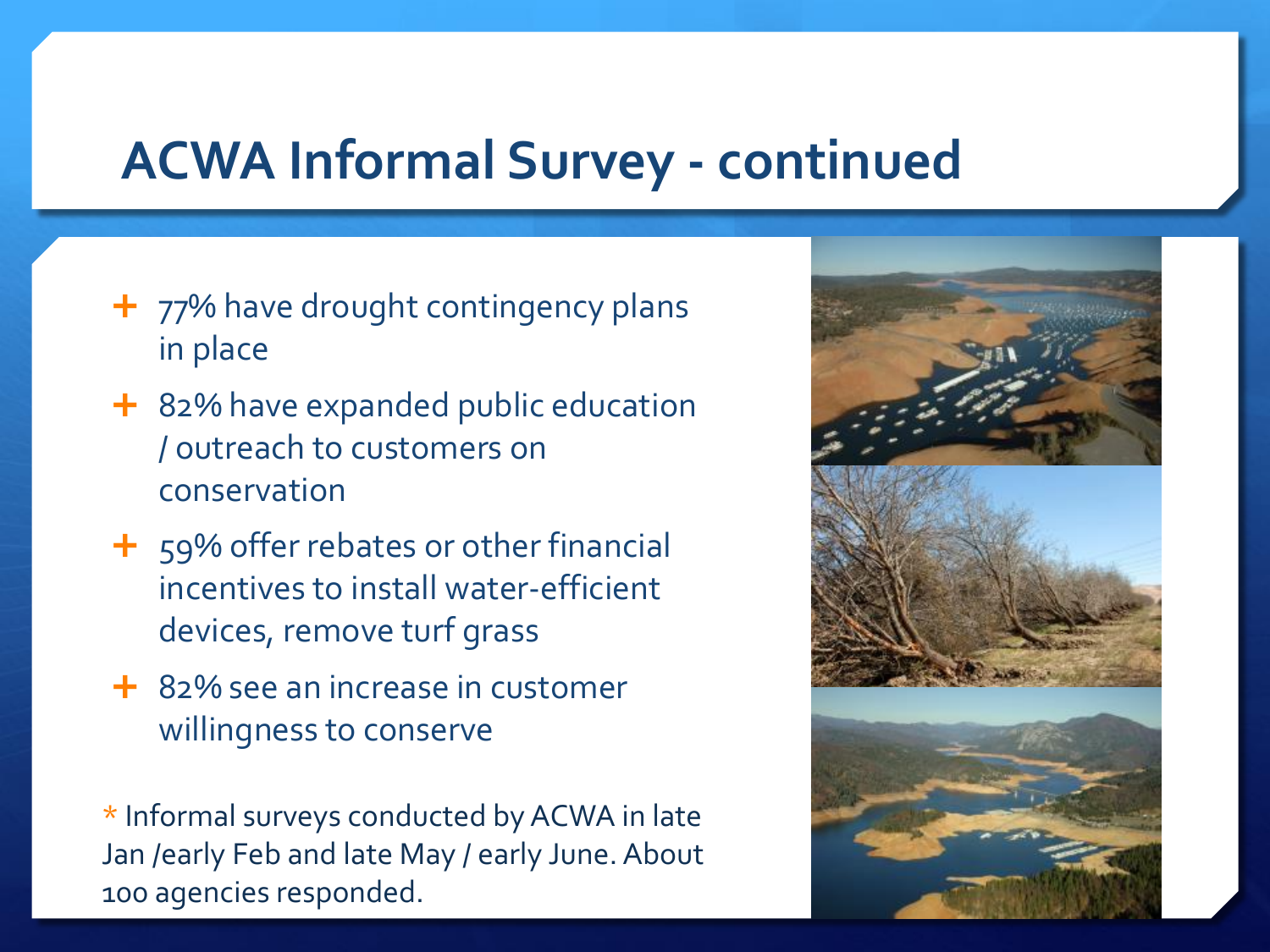### **Typical response actions**

- + Asking for 10% to 60% reductions in water use
- + Outdoor irrigation limited to certain days, hours
- + Drought-related surcharges, penalties for excessive use
- Expanded rebates / incentives for conservation devices, turf replacement, etc.

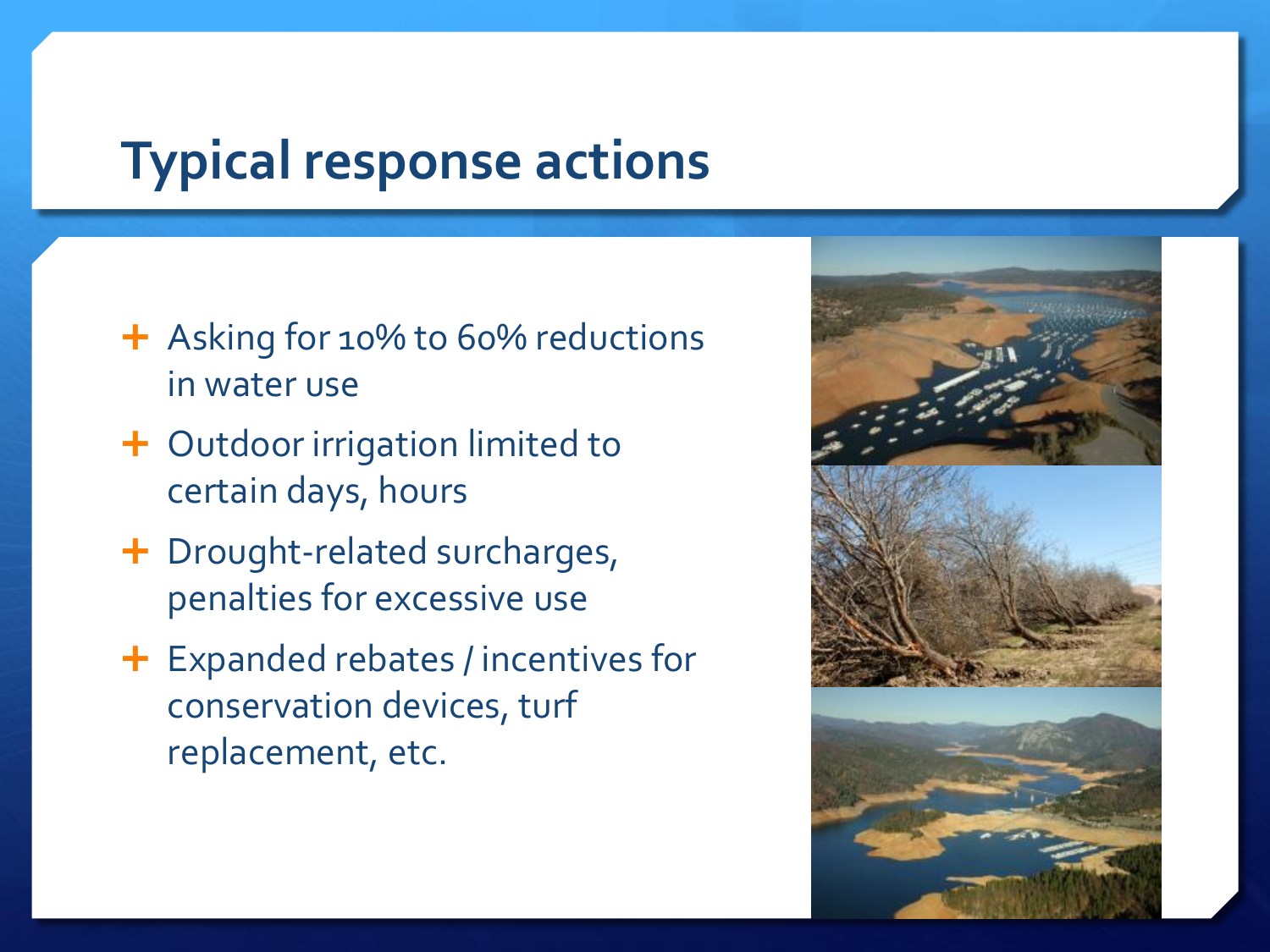#### **Other Actions to Reduce Water Use**

- **+** Paid advertising campaigns
- $\div$  Recycled water filling stations for customers to use on outdoor landscaping
- **+** Water audits, free water-efficient shower heads, etc.
- + Drought "Drive-Up" Days to distribute conservation kits
- **+** Town-hall style forums and community events
- **+** Weekly email updates to customers

\* Informal survey conducted by ACWA in late May /early June. 90 agencies responded.

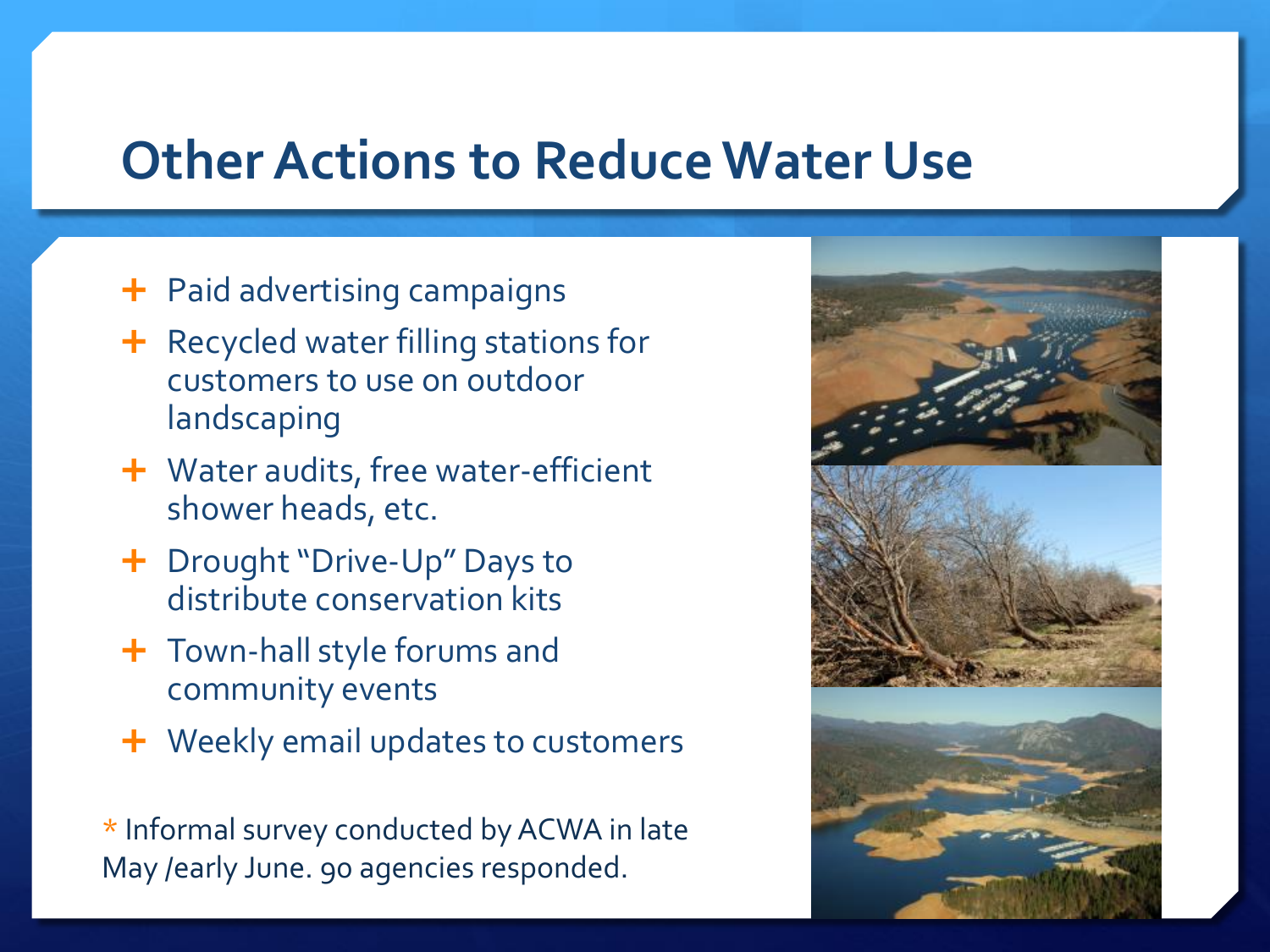## **Examples of Urban Water Agency Conservation Initiatives**

**Sonoma County Water Agency** and contractors are implementing voluntary 20% conservation with a regional conservation marketing campaign "There's a Drought On. Turn the Water Off, " including paid advertising, social media outreach, an easy-to-use website, local toolkits, eco-friendly garden tours, and rebates



**San Diego County Water Authority** implementing voluntary conservation through its "When in Drought" campaign featuring paid advertising, public service announcements and online communications. The campaign is supported by \$300,000 in drought response grant funds from DWR and is being coordinated with other local and statewide conservation efforts, including Save Our Water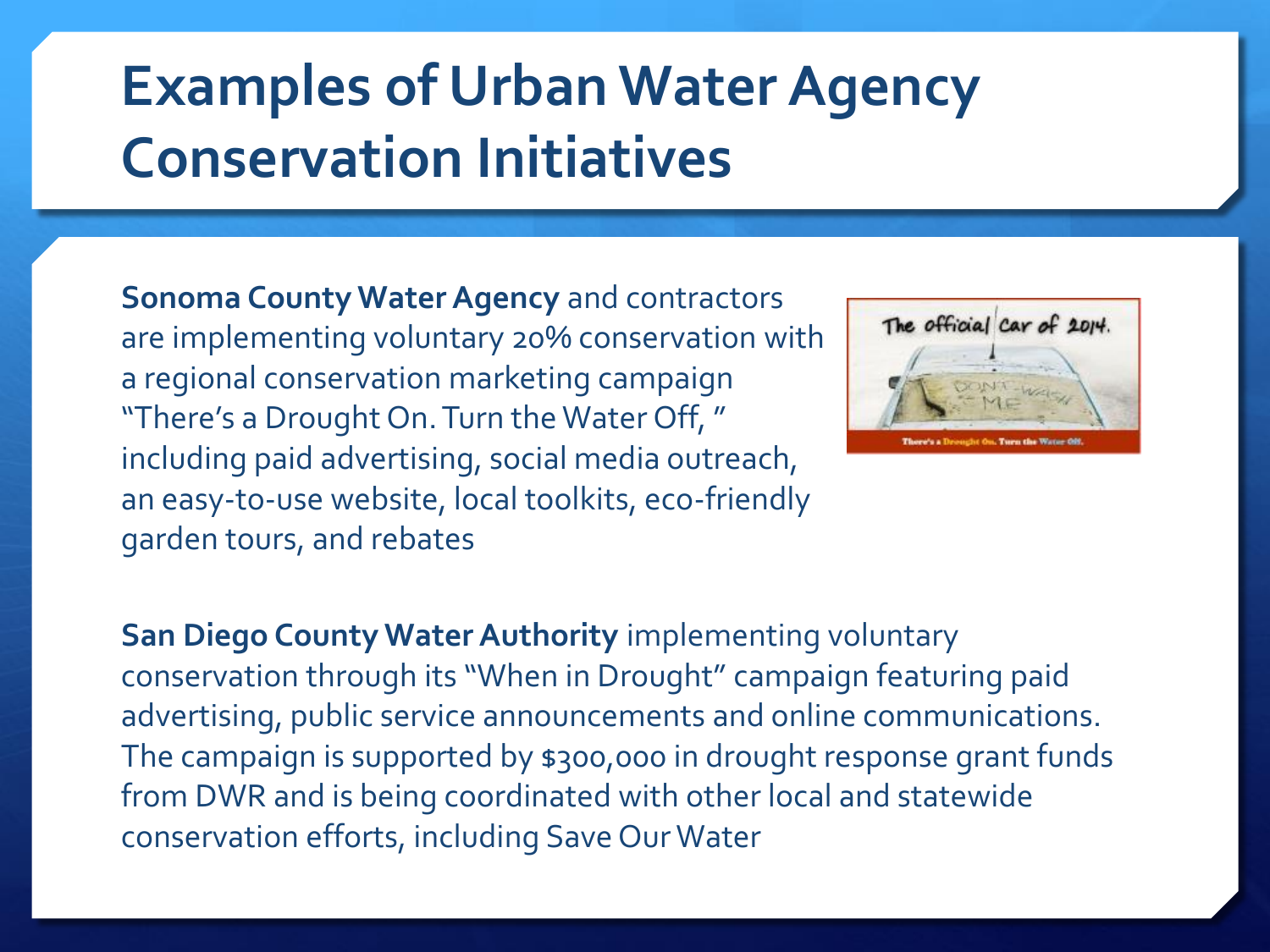## **Examples of Urban Water Agency Conservation Initiatives - continued**

**The City of Sacramento** has implemented mandatory 20% conservation and is using a host of measures including limiting outdoor irrigation to twice per week, increased water patrols and implementing a "cash for grass" program. Sacramento has budgeted over \$1 million on the drought response including cash for grass, increased education and enforcement and infrastructure modifications.

Sacramento increased its enforcement staff to 40 and has issued nearly 2,300 notices of violation since the beginning of the year (compared to 37 over the same period last year)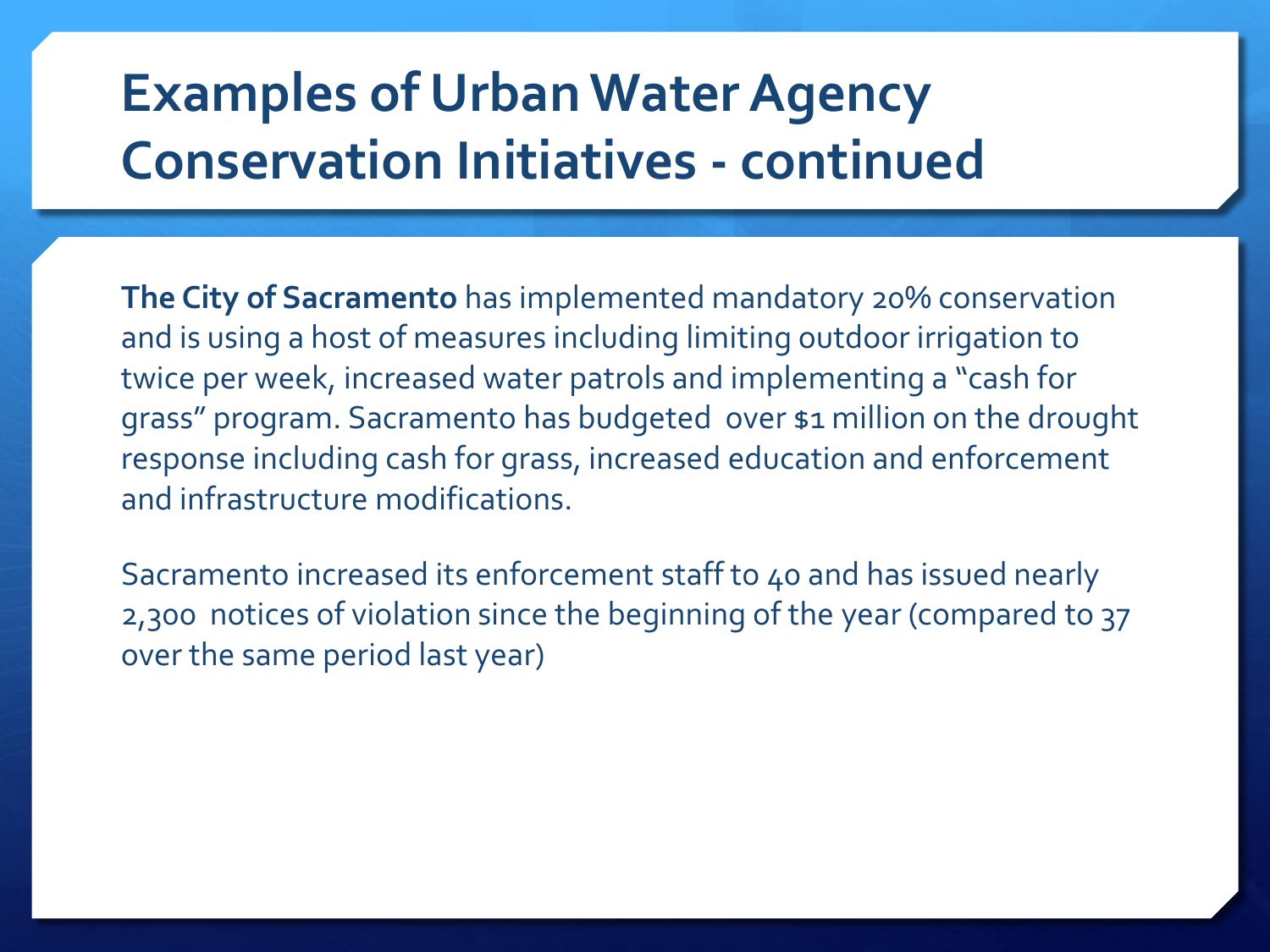## **Examples of Urban Water Agency Conservation Initiatives - continued**

**Metropolitan Water District of Southern California** recently doubled its conservation and outreach budget to \$40 million, includes \$5.5 million for outreach to raise public awareness and target inefficient practices. MWD's programs include rebates, incentives for turf removal, large landscape audits, California Friendly Landscape Training Classes and a Public Agency Program and Fitness Center Program.

**Dublin San Ramon Services District** has adopted water use limitations and penalties for excess use. Mandatory 25% reduction in water use to preserve water supply for public health and safety. 50% - 60% reduction mandated for outdoor irrigation. No washdown of impervious surfaces, decorative fountains and water features must be shut off, and all pools and spas covered when not in use. Rebates for turf removal, toilet retrofits, high efficiency appliances, weather based irrigation controllers and pool and spa covers.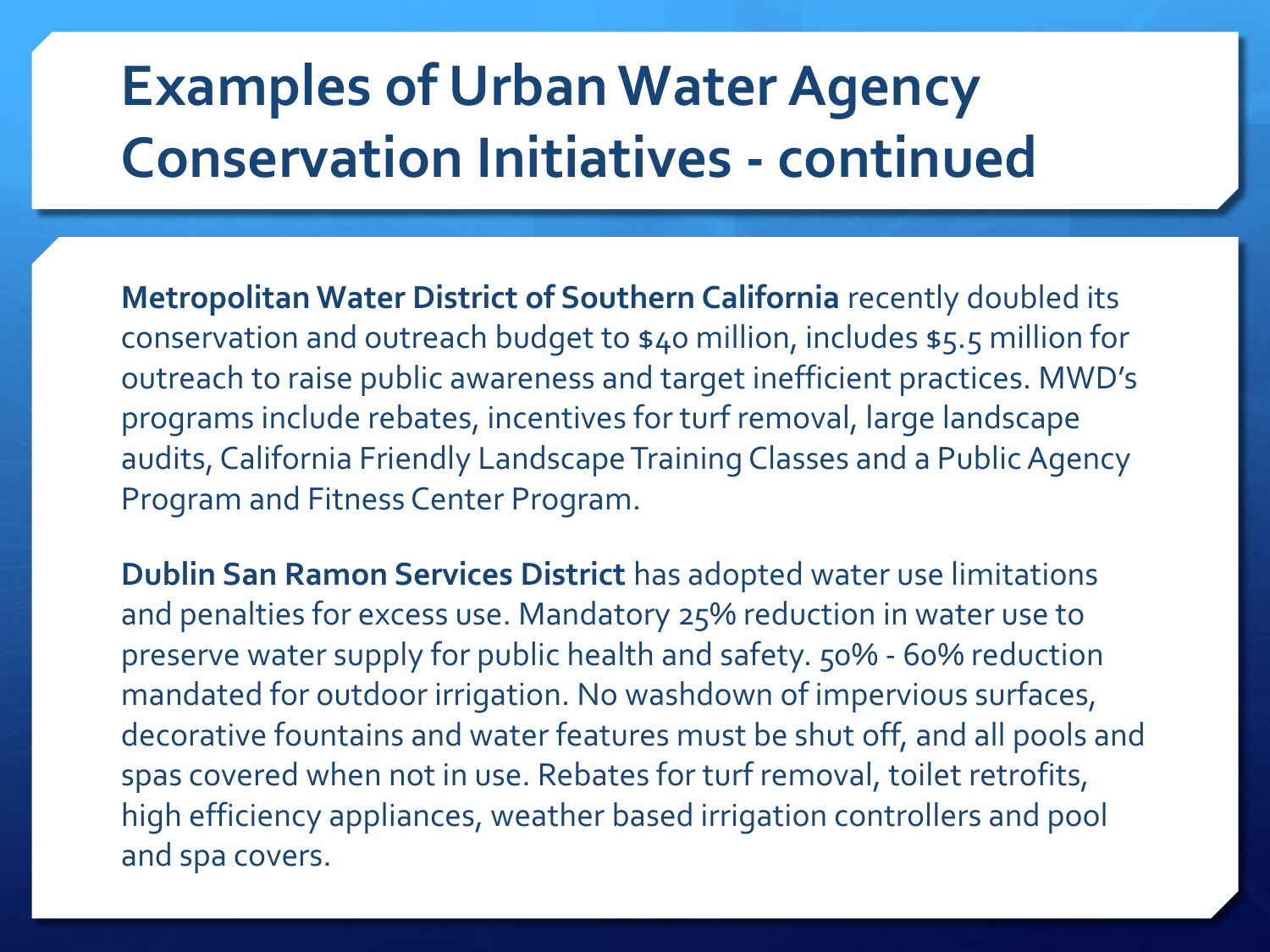#### **Observations**

- $\div$  Public outreach is a key component of conservation initiatives Statewide SAVE OUR WATER messaging has moved into high gear. Some agencies are using SOW; others are working through regional efforts and still others have their own outreach program to the public
- **+** Many conservation outreach programs and enforcement activities are just now beginning to influence water users – results should become more evident in coming weeks
- $\pm$  Outdoor irrigation season is just beginning greater proportionate water savings are anticipated in coming weeks
- $\pm$  If dry conditions persist into 2015 public water agencies will be implementing detailed plans to step up their conservation efforts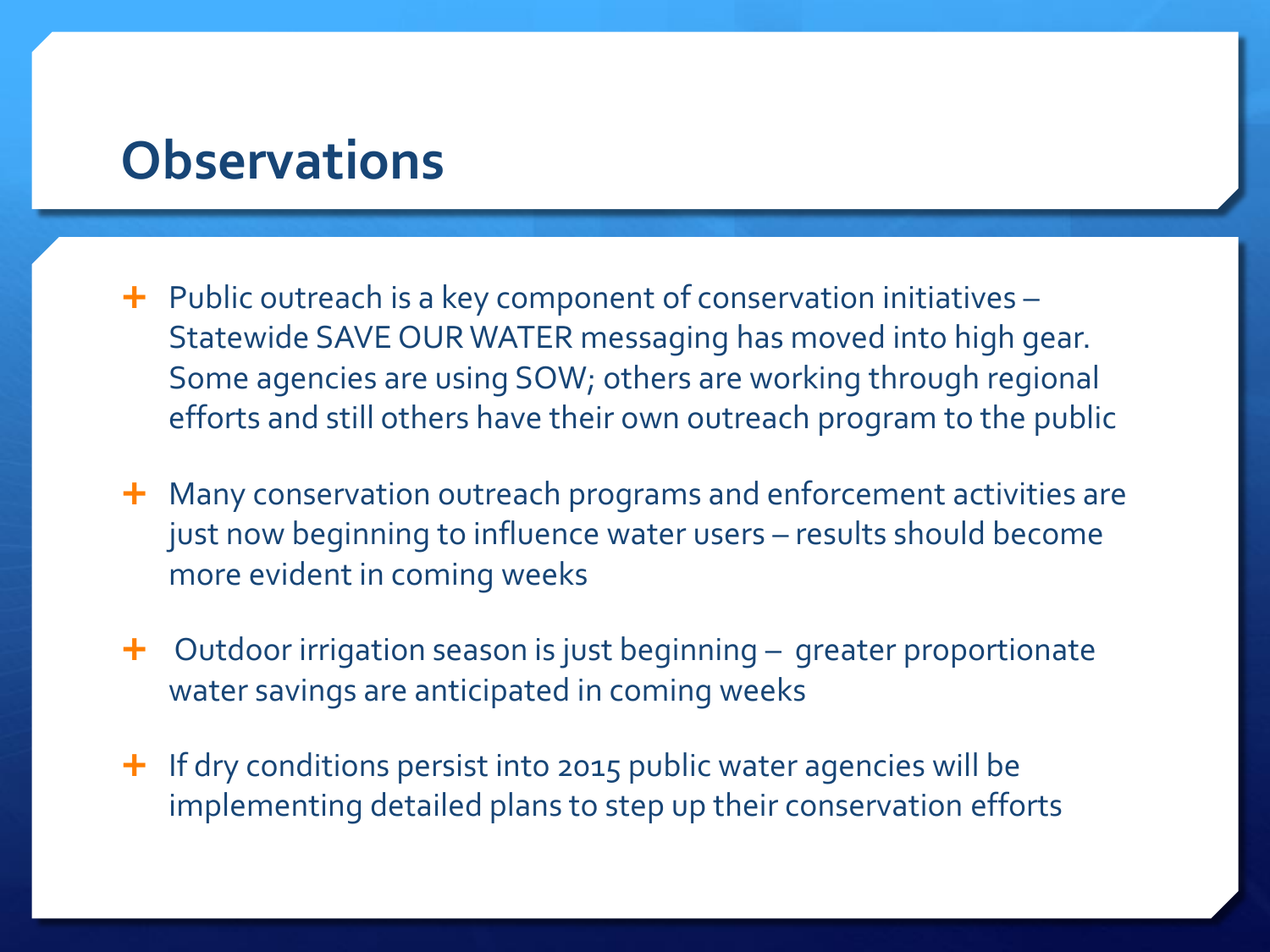#### **Policy Considerations**

- $\pm$  How to measure and report drought-related conservation progress against the backdrop of on-going implementation of Water Conservation Act of 2009 (SB 7x 7) "20x2020" targets
- **+** Additional "structural" conservation subject to "demand hardening" since the "early adopters" and "low hanging fruit" have been tapped
- Continued and more intense outreach and education (and additional enforcement) will be required to gain more conservation
- $\pm$  There is more capacity to conserve during the irrigation season
- **+** Water agencies must focus on BOTH reducing water demand AND expanding supply in both the short and long term (recycled water, gray water, stormwater capture, groundwater remediation, desalination)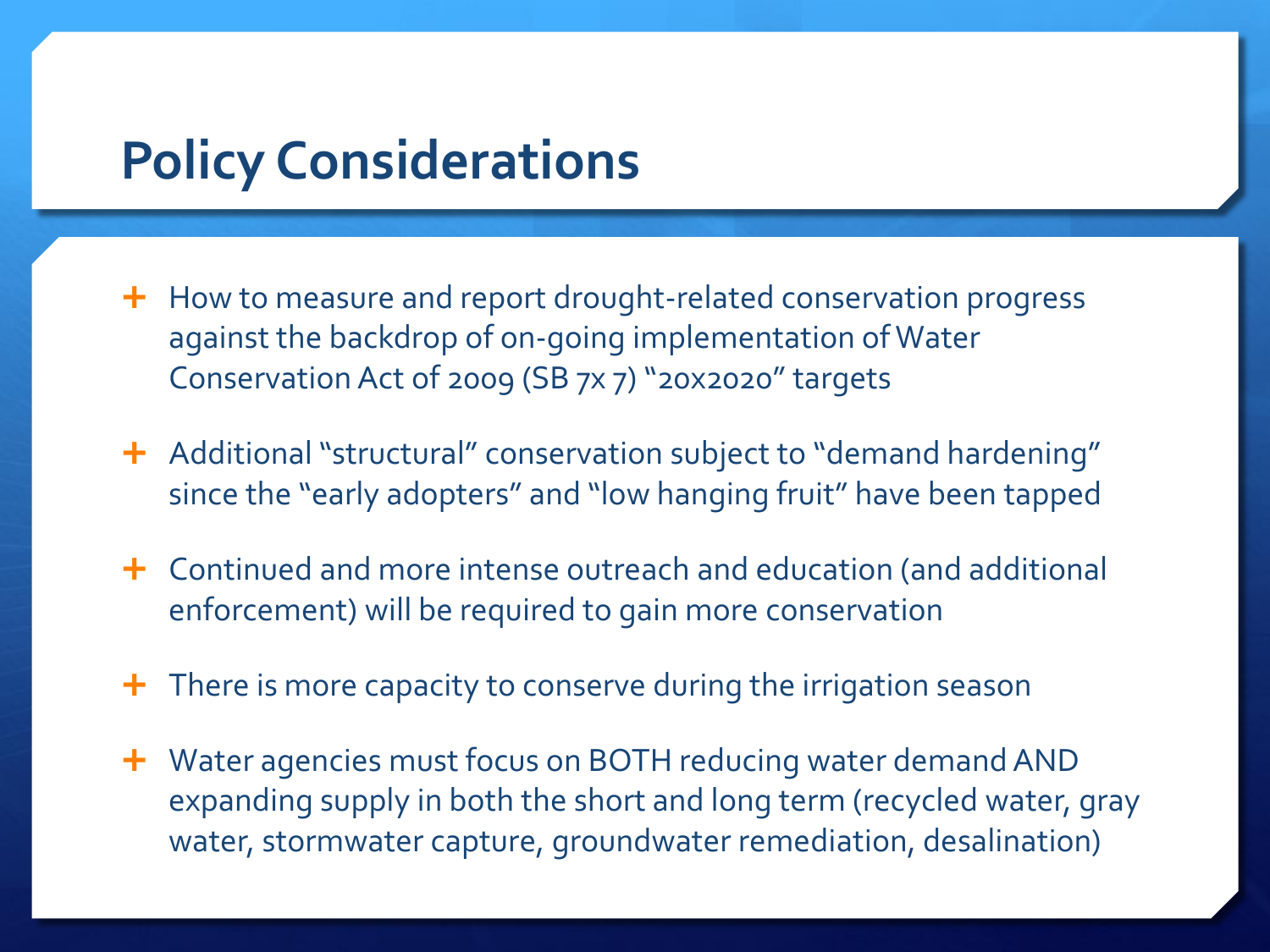#### **Recommendations**

- **+** The State should continue to affirm that local water systems are in the best position to determine which water conservation programs are most effective for their customers
- Consider establishing a drought response "clearinghouse" to document effective conservation practices and results (as a toolbox for use by other agencies)
- **+** Target increased funding for water use efficiency activities in disadvantaged communities and on conservation programs that are not locally cost effective but contribute broad benefits (such as "cash for grass" programs and clothes washer rebate programs)
- **+** The State should work with local agencies to review opportunities for more closely coordinating local water management planning documents to address in future drought contingencies (Urban Water Management Plans, Agricultural Water Management Plans, Groundwater Management Plans and Integrated Regional Water Management Plans)